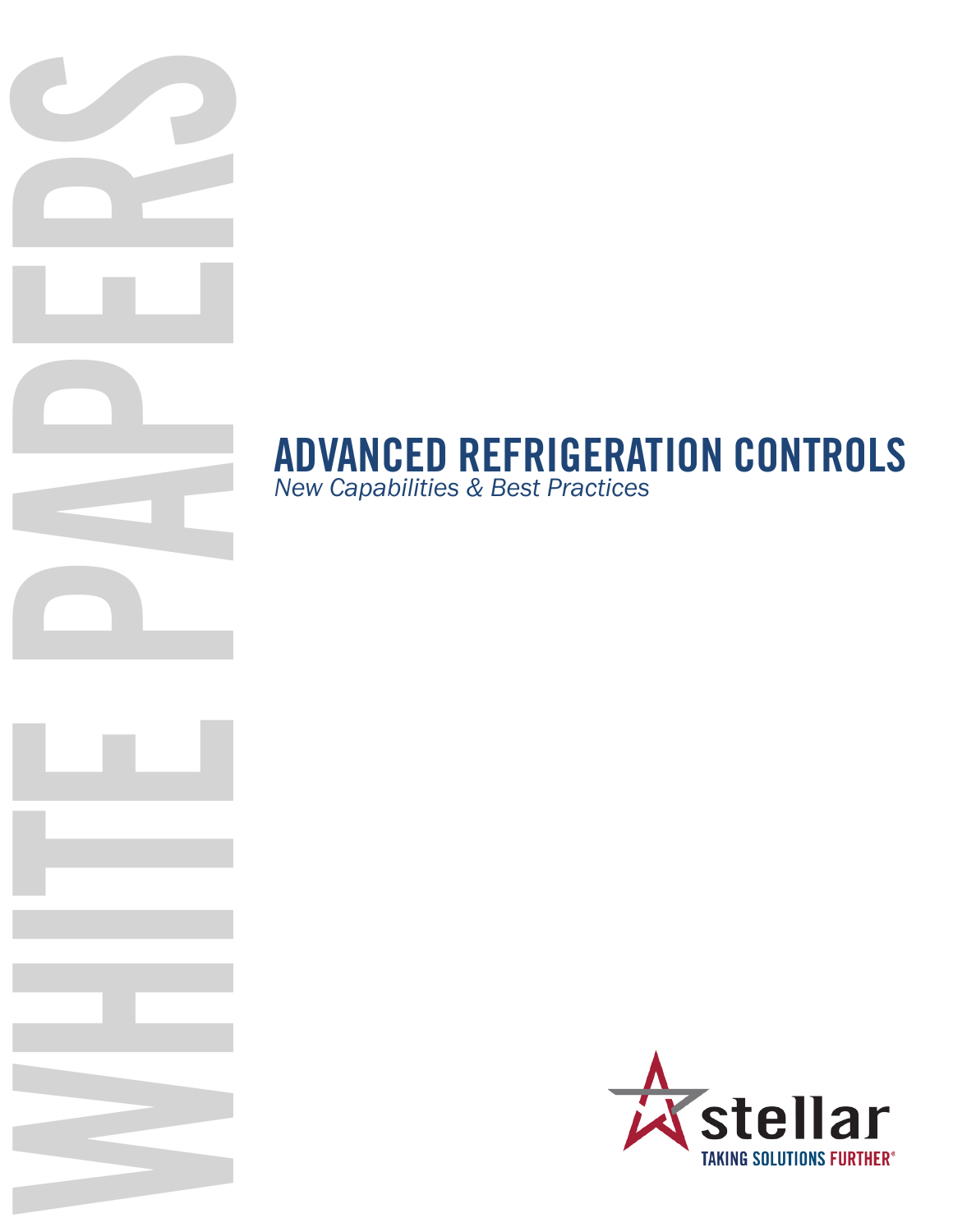While they represent a significant capital investment, automation components, software and systems are critical to the success of any food processing or cold storage facility. But no technology—no matter how innovative—can last forever.

In this white paper, we review the signs that it's time to replace your refrigeration controls system, the benefits of newer systems, what remote monitoring can do for you, and how to get the most out of your HMIs.

# IS IT TIME TO UPGRADE OR REPLACE YOUR REFRIGERATION CONTROLS?

While new refrigeration control systems are significant capital investments, their value far exceeds their cost. In large food processing or cold storage facilities, refrigeration typically accounts for more than half of the facility's total electric energy use. And with unplanned downtime costing many facilities tens of thousands of dollars per day, an aging refrigeration control system can put your business at significant risk.

## IF YOU ANSWER YES TO ANY OF THE FOLLOWING QUESTIONS, IT MAY BE TIME TO UP-GRADE OR REPLACE YOUR EXISTING SYSTEM

- Is your current control system more than 10-15 years old?
- Have you experienced unplanned facility downtime due to refrigeration failures?
- Are the individual components of your refrigeration controls system operating as islands, meaning they work independently and don't "talk" to each other?
- Are you still operating on a serial network that's linear, making it difficult to expand your capabilities?
- Do you have unstable suction and head pressures? Are you unable to trim fans and pumps via VFD control?
- Do you have multiple partially loaded compressors?
- Do your motors trip due to motor overload?
- Do you have difficulty finding replacement control system parts? Are your utility bills out of control due to excessive energy use?

#### BENEFITS OF UPGRADING YOUR REFRIGERATION CONTROLS

Modern refrigeration controls systems have truly come of age. If your controls system is more than a few years old, you might be surprised at the benefits that newer systems provide:

- Ethernet architecture Unlike older serial networks with slower, linear structure, new control systems operate via your existing Ethernet. These networks are non-proprietary so in-house IT teams can easily troubleshoot issues, and repair and replace parts.
- Improved compressor and VFD communications Hard-wired serial control systems are slower to communicate with your compressors and VFDs. With an Ethernet platform, the system can pull data much quicker and more efficiently.

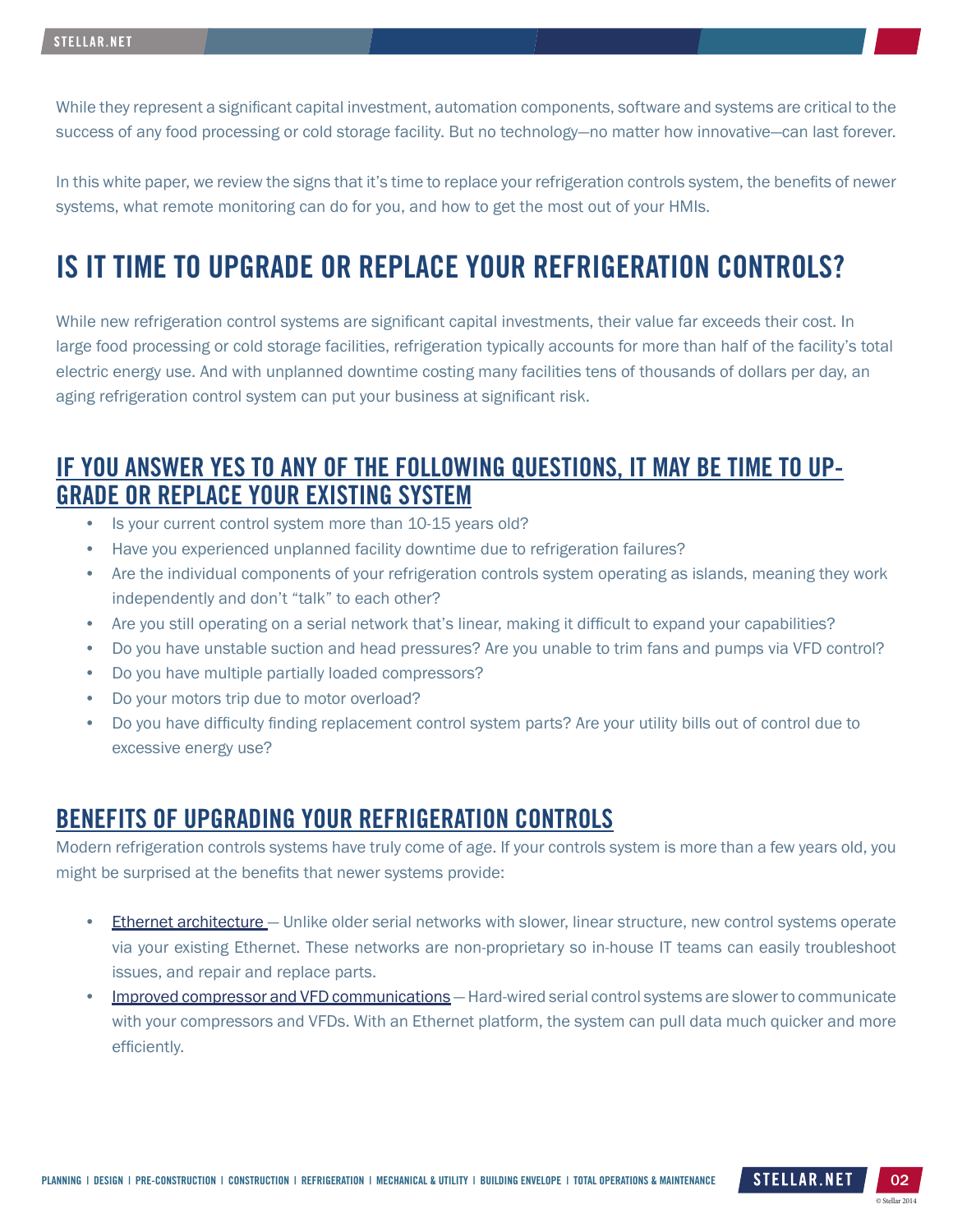- A single integrated platform Old systems are often disjointed, with input/outputs, PLC hardware, VFDs, communications protocols and automation controllers all operating independently or requiring customized interfaces. Newer systems are integrated, providing you with a single, unified platform with standards-compliant methods for configuring, operating and maintaining a range of instruments and equipment.
- Increased data availability With a single, integrated platform, you'll have increased access to energy, production, and utility cost information, leading to better decision-making at the management level. You can generate trend analyses, alarm logs, energy management data, and runtime reports in real-time to make the necessary changes and modifications to ensure your refrigeration system is running at optimal efficiency.
- Non-proprietary, open platforms Newer systems are built on non-proprietary, open platforms, eliminating the need to support multiple protocols and providing you more options when purchasing equipment.
- **Ease of maintenance and availability of replacement parts** Due to their non-proprietary platforms, newer control systems are much easier to maintain, troubleshoot and upgrade, without expensive third-party support.
- ROI Replacing your outdated control system can have a significant impact on your bottom line. Newer systems manage the control and sequencing of all equipment to maximize energy efficiency. Newer systems will respond to the demands of the system, sequence the entire process and ensure that the system is running at optimal efficiency.

In the next post in our series on refrigeration controls systems, we'll explore the benefits of remote monitoring.

# WHAT CAN REFRIGERATION REMOTE MONITORING DO FOR YOU?

The ability to remotely monitor your refrigeration system can have a significant impact on your bottom line, reducing energy, maintenance and overall operating costs. If you've recently upgraded your refrigeration controls system or are in the process of upgrading, it's important to ensure your new system offers remote access. This will allow for speedy diagnostics, offsite troubleshooting capabilities, and constant monitoring, all with a "big picture" view of the entire system.

#### THERE ARE THREE KEY BENEFITS OF REMOTE MONITORING

1. Diagnostics - Remote access allows your team or an outsourced consultant to monitor the system 24/7 for alerts such as refrigerant leak detection, high liquid levels, high product temperatures, high system pressure, and more. Outsourced consultants who offer a higher level of specialized expertise than your in-house team can view your entire system in real time and offer advanced insight and support.

2. Data gathering/analysis - Remote access enables your monitoring team to generate trend analyses, alarm logs, energy management data, and runtime reports in real-time. These reports allow you to identify inconsistencies and trends that could be wasting energy so you can make the necessary changes to improve efficiency.

3. Remote control – Using the data from these reports, your monitoring team can make the necessary changes and modifications at the touch of a button from the comfort of their offices or wherever they may be.